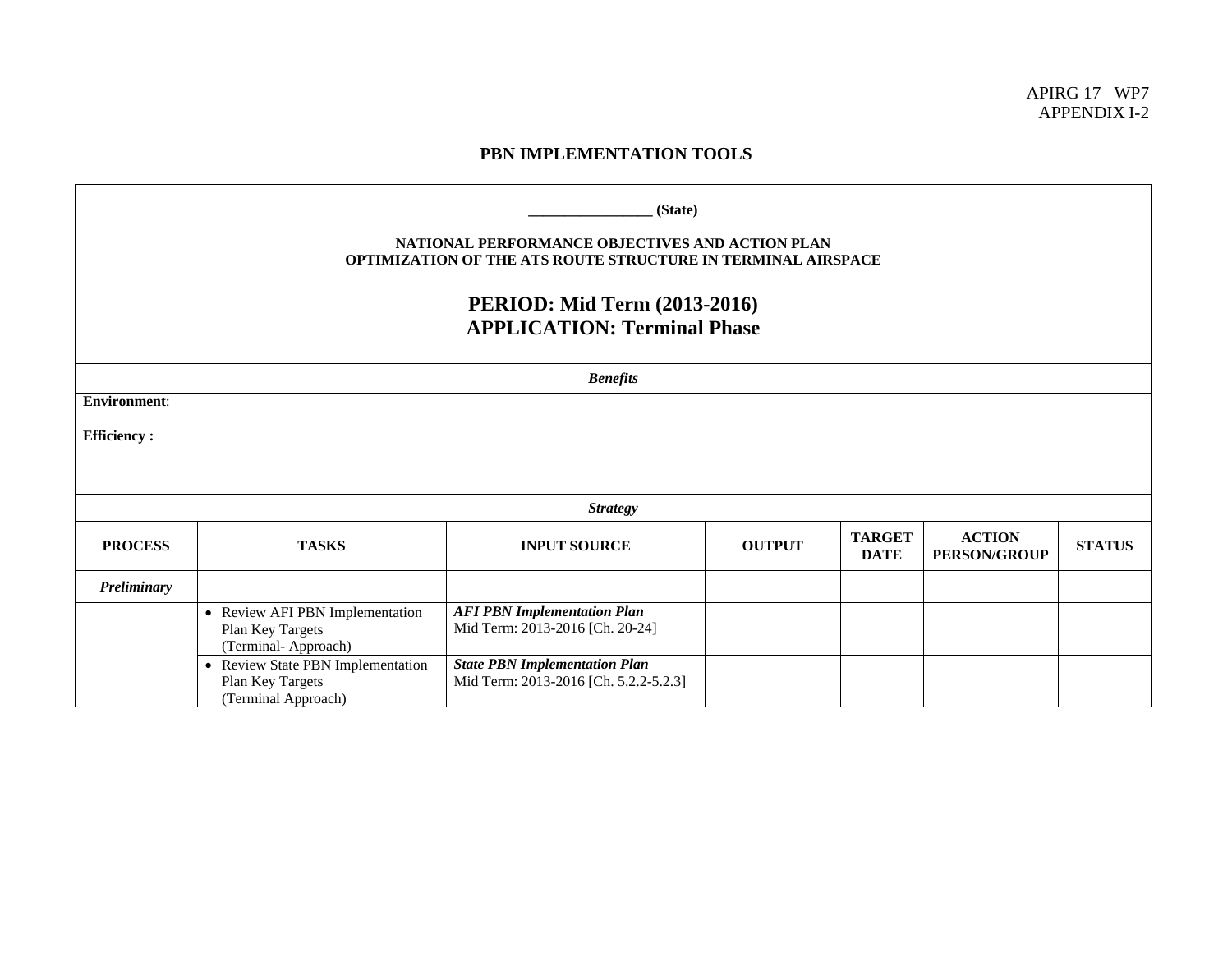## APIRG 17 WP7 APPENDIX I-2

| <b>PROCESS</b>                                                  | <b>TASKS</b>                                                                                                            | <b>INPUT SOURCE</b>                                                                                        | <b>OUTPUT</b>                                                                | <b>TARGET</b><br><b>DATE</b> | <b>ACTION</b><br><b>PERSON/GROUP</b> | <b>STATUS</b> |
|-----------------------------------------------------------------|-------------------------------------------------------------------------------------------------------------------------|------------------------------------------------------------------------------------------------------------|------------------------------------------------------------------------------|------------------------------|--------------------------------------|---------------|
| <b>Terminal</b><br><b>Applications</b><br><b>Implementation</b> |                                                                                                                         |                                                                                                            |                                                                              |                              |                                      |               |
| Process <sub>1</sub><br><b>Determine</b><br><b>Requirements</b> | <b>Step 1-</b> Formulate airspace concept                                                                               | PBN Manual, Vol. 1B Ch. B 2.3.1<br>ATM needs (civil/military)<br>$\triangleright$                          |                                                                              |                              |                                      |               |
|                                                                 | <b>Step 2-</b> Assessment of existing fleet<br>capability and available<br>navaid infrastructure                        | PBN Manual, Vol. 1B Ch. B 2.3.2<br>$\blacktriangleright$<br><b>IATA Survey</b><br><b>State Survey</b><br>≻ |                                                                              |                              |                                      |               |
|                                                                 | <b>Step 3-</b> Assessment of existing ATS<br>surveillance system and<br>communications infrastructure<br>and ATM system | PBN Manual, Vol. 1B Ch. B 2.3.3                                                                            |                                                                              |                              |                                      |               |
|                                                                 | Identify necessary navigation<br>Step 4-<br>performance and functional<br>requirements                                  | PBN Manual, Vol. 1B Ch. B 2.3.4                                                                            |                                                                              |                              |                                      |               |
|                                                                 |                                                                                                                         |                                                                                                            | <b>Navigation functional</b><br>⋗<br>requirements<br><b>Fleet capability</b> |                              |                                      |               |

¾ **CNS/ATM capabilities**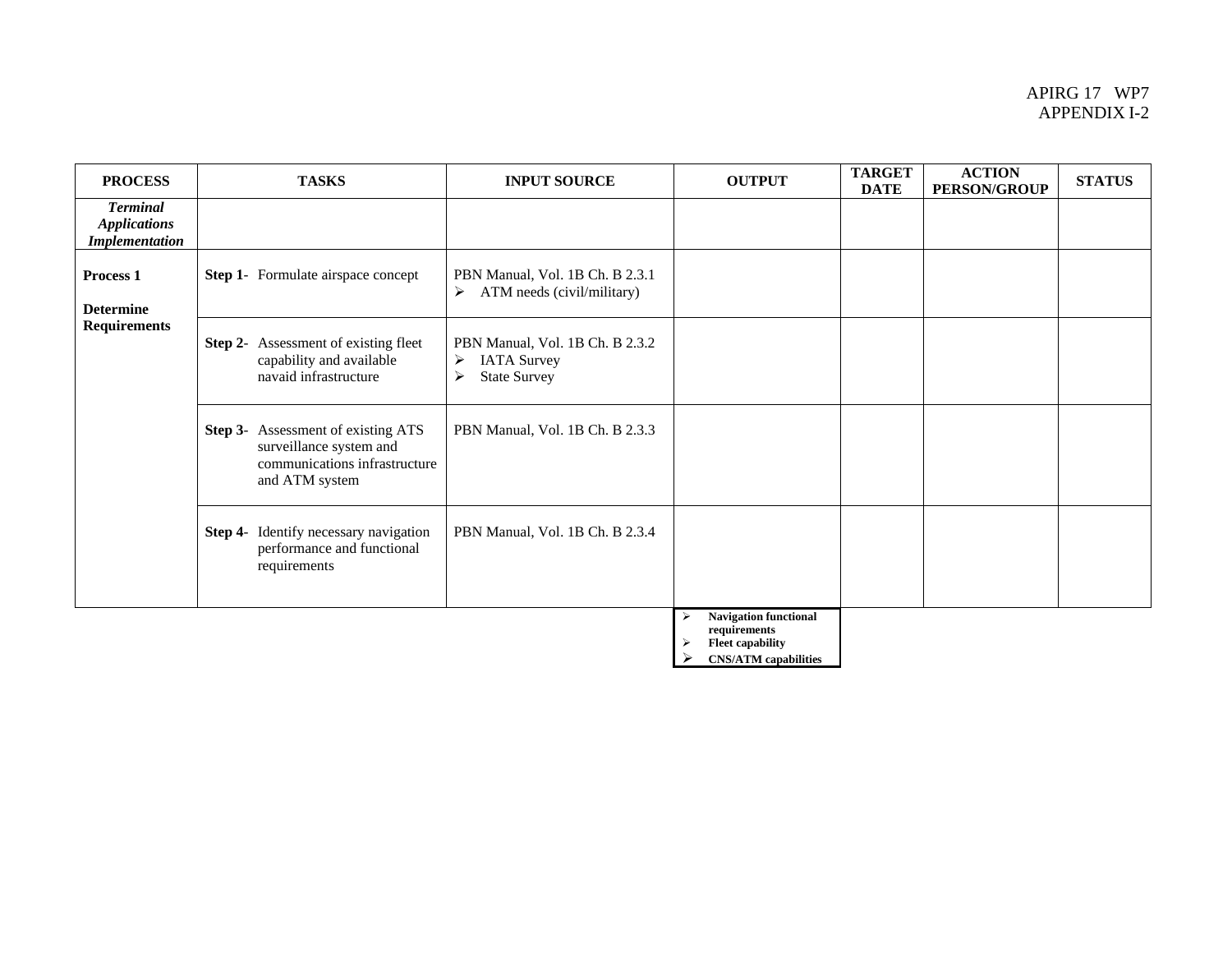## APIRG 17 WP7 APPENDIX I-2

| Process 2<br><b>Identifying</b><br><b>ICAO</b><br>navigation<br>specification for<br>implementation | Step 1- Review ICAO navigation<br>specifications                                                                                                                                                                            | PBN Manual, Vol. 1B Ch. B 3.3.1<br>Navigation functional<br>➤<br>requirements<br>Fleet capability<br>➤<br>CNS/ATM capabilities<br>≻ |                                     |  |  |
|-----------------------------------------------------------------------------------------------------|-----------------------------------------------------------------------------------------------------------------------------------------------------------------------------------------------------------------------------|-------------------------------------------------------------------------------------------------------------------------------------|-------------------------------------|--|--|
|                                                                                                     | <b>Step 2-</b> Identify appropriate ICAO<br>navigation specification to<br>apply in the specific<br>CNS/ATM environment<br>$\triangleright$ RNP APCH<br>$\triangleright$ RNP AR APCH<br>$\triangleright$ New specification? | PBN Manual, Vol. 1B Ch. B 3.3.2                                                                                                     |                                     |  |  |
|                                                                                                     | Step 3- Identify trade-offs with<br>airspace concept and<br>navigation functional<br>requirements (if necessary)                                                                                                            | PBN Manual, Vol. 1B Ch. B 3.3.3                                                                                                     |                                     |  |  |
|                                                                                                     |                                                                                                                                                                                                                             |                                                                                                                                     | <b>Navigation</b><br>specifications |  |  |